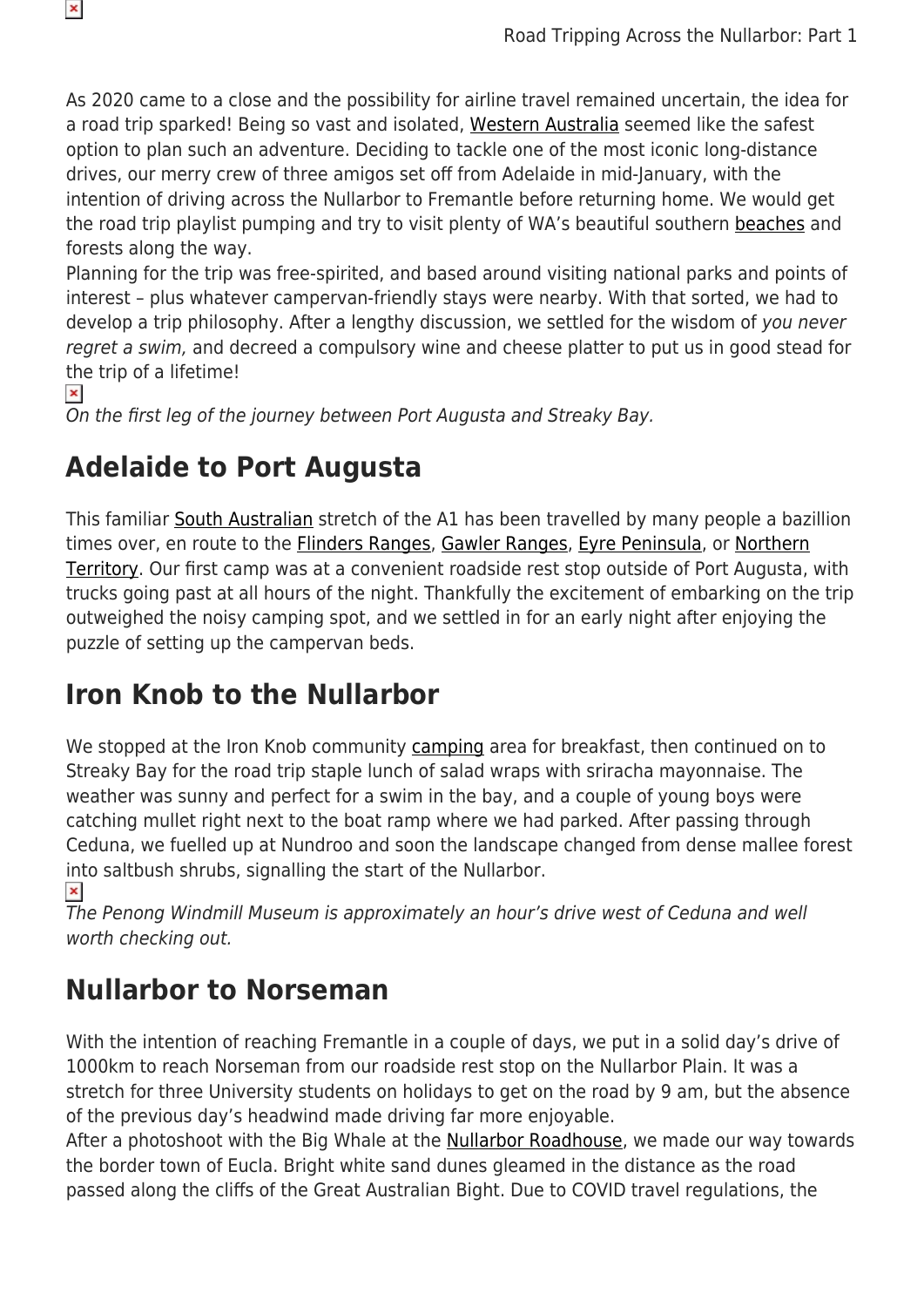Western Australian police asked us many questions as we crossed the state border from SA into WA, which gave us the odd feeling of entering the EU or Africa rather than the usual 'no worries' attitude at Australian state borders.

 $\pmb{\times}$ 

The Big Whale at the Nullarbor Roadhouse.

Stranger still, was the lack of trucks and other travellers on the road, but we were impressed with the noticeable improvement in the road conditions on the other side of the border. West Australian roads are undergoing significant upgrades and although we experienced roadworks and speed restrictions, the difference when comparing to South Australian roads was significant.

We continued on through Madura, and found the area was hilly with plenty of trees. A landscape that offered a greater variety of scenery than what we had expected of the Nullarbor. Past the 90 Mile Straight and near Balladonia, the road is elevated with deep swales on either side. Aware of the risk and not wishing to drive our campervan into a ditch, we dedicated our focus to the road. As we neared Norseman, the thick smoke from a bushfire began to cover the road but fortunately, the fire front was heading away from us.  $\pmb{\times}$ 

The view from Mount Jimberlana with our rest stop down below.

#### **Norseman to Perth**

We camped the night at the quiet Jimberlana rest stop outside Norseman. Behind the rest stop, Mount Jimberlana gave us excellent panoramic views of the surrounding Great Western Woodlands. We walked up at daybreak to stretch our legs before committing to another long day of driving into Perth – an 800km drive via Kalgoorlie.

As we neared the capital city, the landscape shifted from the temperate woodlands to agricultural pastures and cropland. Despite telling our friends and family we were on a 'Perth road trip', we decided to bypass the capital (with the intention to visit it on another trip) and headed straight to Fremantle instead, approximately 30 minutes southwest of Perth.  $\pmb{\times}$ 

Rottnest Island is a short ferry ride from Fremantle or Perth and is a popular holiday destination.

# **Rottnest Island**

While we never made it into Perth itself, we did visit [Rottnest Island](https://rottnestisland.com) - known as Wadjemup to the Noongar people. The island sits just offshore from Perth and is easily accessed by a short ferry ride from either Fremantle or the city. Our impressions were that the island was akin to a large theme park, with no cars driving around and heavily populated by tourists. Home to the quokka and boasting white sandy beaches, secluded coves, reefs and surf breaks, it's no wonder the island is a favourite! Our snorkels got their first outing and with plenty of sunscreen, we enjoyed a day of exploring the sheltered bays and reefs, using [hired](https://www.rottnestisland.com/pedalandflipper) [bicycles](https://www.rottnestisland.com/pedalandflipper) to get around.

 $\pmb{\times}$ 

Driving through jarrah, marri and peppermint bushland to reach Jarrahdene campsite.

 $\pmb{\mathsf{x}}$